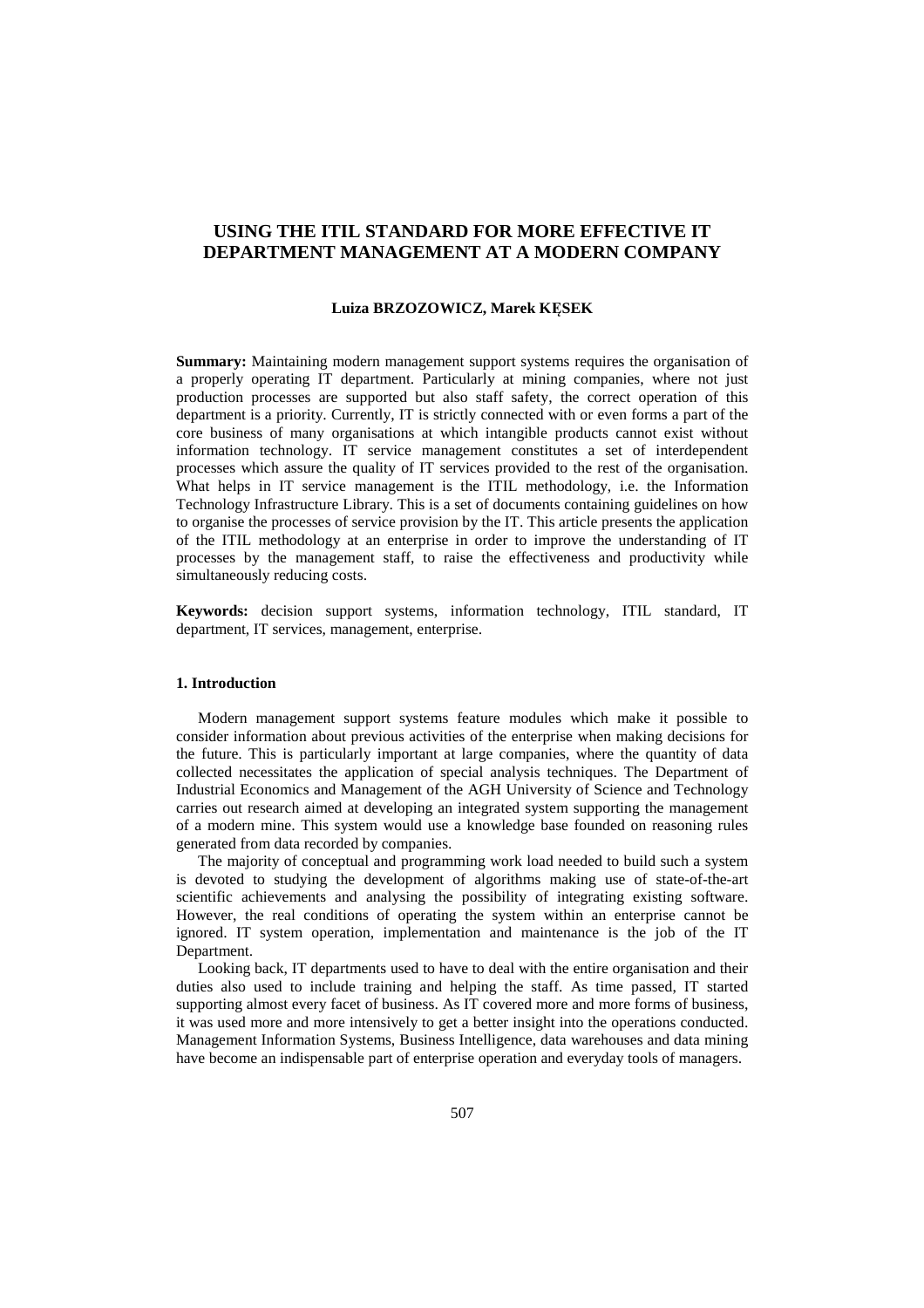Currently IT is strictly connected with or is even a part of the core business of many organisations. Examples include banks, publishing houses, insurance companies and exchanges, whose dematerialised products cannot exist without the IT.

The growing complexity of IT and organisations' dependence on it has led to a situation in which business and IT can no longer be seen as independent. Many organisations now have a Chief Information Officer (CIO) as part of top management, and he/she plays the role both of a manager of technology, and of business, but this role is really about combining these two functions [1].

### **2. What is the ITIL standard?**

IT service management is supported by the ITIL methodology, i.e. the Information Technology Infrastructure Library. This is a set of documents containing guidelines on how to organise the processes of IT service provision.

It represents the most widely accepted approach to IT Service Management in the world, and has become the undisputable global standard in this field. ITIL's roots go back to late 1980s, when a set of documents laying down the standards of providing IT services to UK government agencies was drawn up. The standards laid down in them turned out to be flexible and suitable for other sectors as well (industry, education, finance). 1991 saw the establishment of the IT Service Management Forum, a non-profit organisation promoting the ITIL philosophy. Last year, ITSMF opened its Polish branch, supported by companies like HP, IBM and others. These and other companies confirmed ITIL as the official methodology for IT services [2].

ITIL defined a coherent map of processes, relationships, roles, key terms and measures which has been generally adopted by the IT industry. It also introduced a service culture in IT organisations. In Poland, this industry is also following the path charted by the more mature markets of Western Europe and the US.

ITIL offers a wide set of best practices developed by the public sector and private companies from all over the world, which are universally followed as well as actively supported by training and exam centres, IT service providers, in-house IT departments, vendors of tools for IT, customers and users of IT services and consultancies.

ITIL represents a set of comprehensive recommendations from the IT sector which became the starting point for an international IT service management standard – ISO/IEC 20000 Service Management.

In late May 2007, another update of the standard was published, marked ITIL V3, which has brought about a 5 new publications that demonstrates the complete lifecycle of an IT service [3].

The ITIL philosophy is based on providing and managing IT services through processes. The ITIL skeleton defines management processes, their inputs and outputs as well as links and the responsibility scope. Currently, the set of ITIL publications authorised by the ITSMF comprises 40 literature items describing primarily the best practice in implementing process-oriented IT service management which ensures long-term cost reduction, service quality improvement, customer satisfaction and allows one to obtain an ISO certificate from the 9000-2000 group [2].

Following ITIL guidelines mainly means:

- Reducing costs managing IT as though it were the business;
- $Communication a common concept of the IT world and a communication$ structure;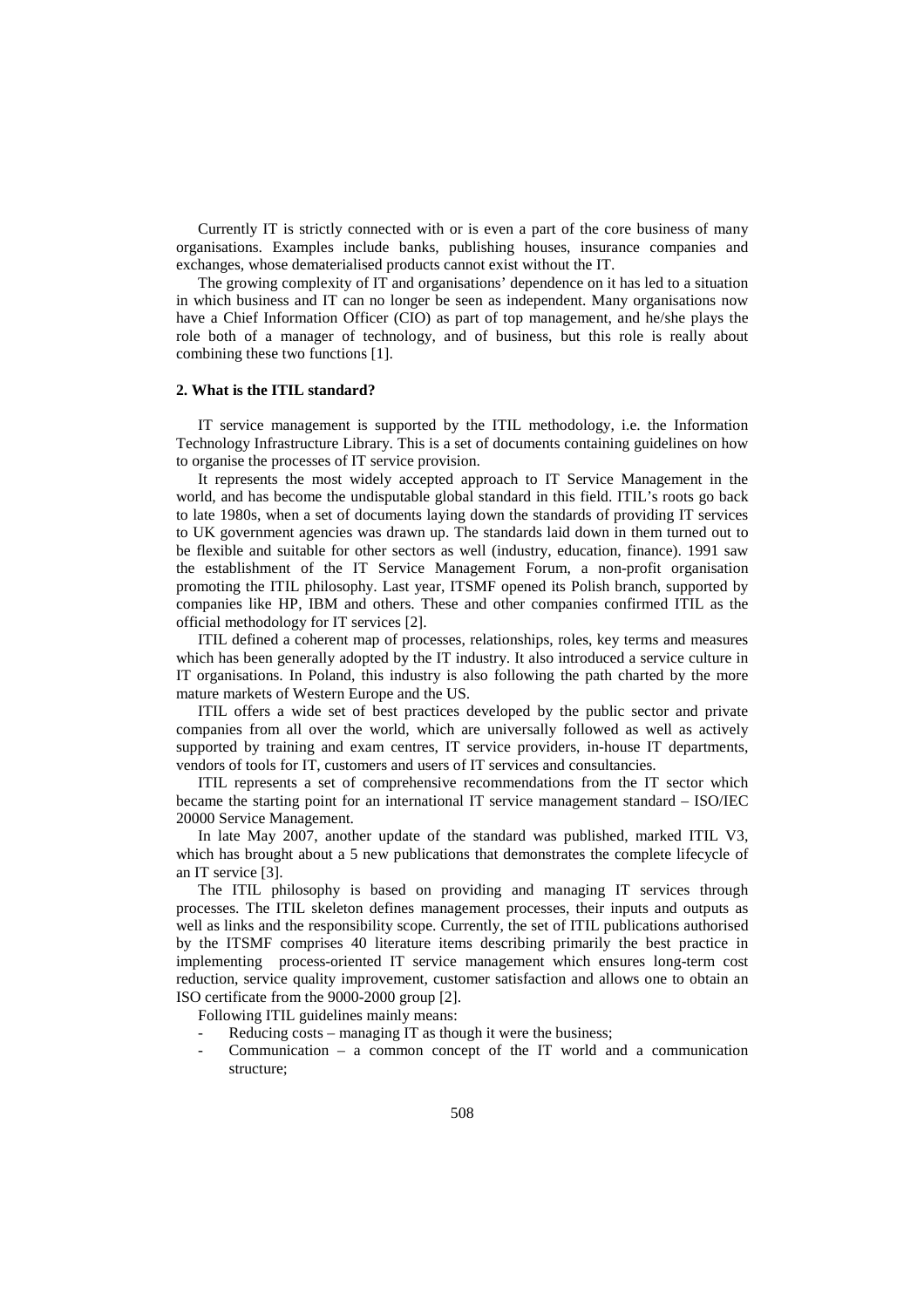- Customer relationships focusing on business benefits (looking at IT through the eyes of the business);
- Quality management continuous organisation improvement.

The ITIL process model provides a holistic view of IT and structures the entire organisation, not just its selected parts. As a result, it makes the concepts coherent [3].

# **3. Principles of\_ ITIL application**

ITIL describes best practice in IT service management which should be used to draw up detailed procedures and instructions adjusted to the specific nature of services provided by the company implementing the former.

Guidelines from the ITIL library chart the directions of action to improve IT department effectiveness. They point out the most common errors, explain how to avoid them, suggest solutions which have successfully worked out at many other organisations. One should not look within ITIL for specific procedures and instructions ready for application at any organisation. No methodology could provide these, as the specific nature of every company's operation makes them impossible.

ITIL cannot be implemented, because it is not a tool. ITIL is a series of guidelines that are valuable – due to being tested in practice – and precise and which will help develop procedures and instructions necessary for the correct operation of every organisation. ITIL calls this the 'adopt and adapt' approach.

The ITIL process model provides a comprehensive description of the entire IT organisation. However, deciding to transpose it in its entirety in one go and adopting it for the purposes of the organisation is a recipe for disaster. This area is too broad for a project like this to succeed. Consequently, the process has to be split into stages, keeping in mind the strong relationships between individual areas, as implementing one process in isolation from the entire model makes little sense either [3].

### **4. Applying ITIL standard processes at an enterprise.**

The enterprise at which the ITIL standard is being implemented provides operational leasing, i.e. services consisting in leasing car fleets and managing them. Its staff of around 60 manage over 6000 vehicles. As the core business of the company consists in long-term leases, is main goal is to keep long-term customer loyalty by ensuring high service quality, flexibility, outstanding offers and long-term expertise in the Car Fleet Management (CFM) sector.

The organisational structure of the company is made up of six main departments whose directors, just as the internal auditor, report straight to the director general. The IT department manages the ICT infrastructure, security, technical support for users, new IT solution implementations, reporting, IT system deployment. This department is split into two teams:

- Support team responsible for managing the ICT infrastructure (network, hardware, software, licenses, fixed-line/mobile phones) and for the Help Desk providing technical support to users (incident, change and problem management).
- Development team  $-$  in charge of deploying new IT solutions.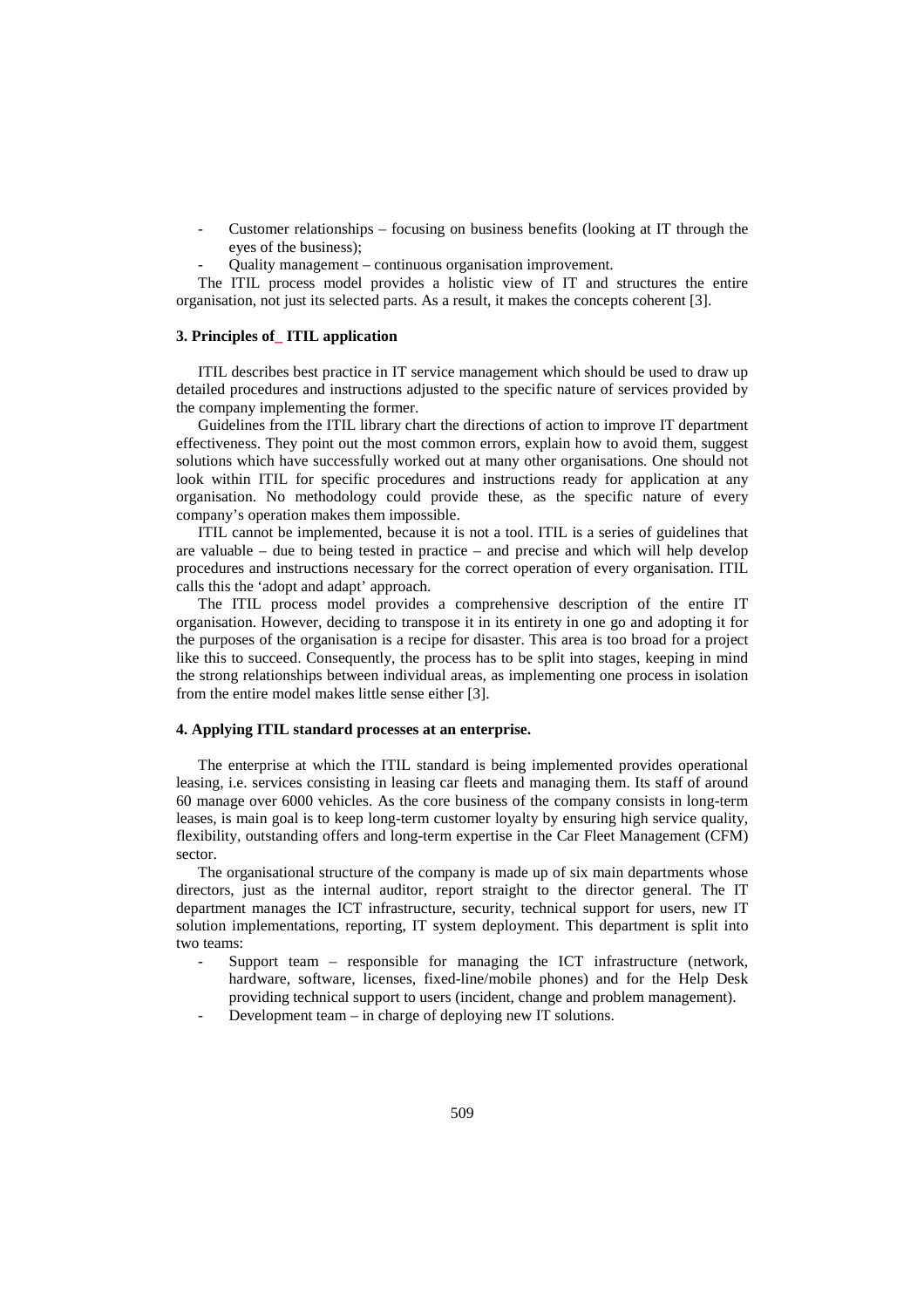The service life cycle, in accordance with the ITIL process model presented on the authorised ITSMF website, is made up of 5 stages, each of which contains the processes listed below:

- 1. Service strategy;
- 2. Service design;
- 3. Service transition;
- 4. Service operation;
- 5. Continual service improvement.

Below, the individual processes are discussed, and their implementation and practical usage in a service company are described. As the ITIL methodology has been present in the Polish market for only a short time while the company is classified as an SME (small and medium enterprises), there are elements or processes which have not been used in practice, some have been modified, while the implementation plan is only being formulated for some others.

**1) The service strategy** is used by the IT service provider to define its own strategy and methods of operating in accordance with it. The ideal situation for the IT department is when it forms an organisationally and financially isolated unit, i.e. an external IT service provider (a company within a company). Then Service Level Agreements (SLAs) are signed with regard to service provision and they regulate the level of IT services provided by way of the price to be paid by the supported departments (customers of the IT department). Unfortunately, such a situation is only found at large enterprises.

In our service company , which is a small/medium enterprise, the IT department operates along the same principles as the remaining departments. In this situation, service portfolio management has a financial nature and is mainly limited to managing a predefined budget which is split into current expenses and investments.

Before planning investment projects for the following year, the IT Department Manager collects information on hardware or applications needed by other departments. The cost of these services as well as the financial capability of the company are established and a decision is made on the planned expenditure and specific projects for the following year.

One of the key tasks of the IT Department Manager is to manage finances, i.e. control that the budget allocated to this department is not exceeded. This is done in three complimentary ways:

- Financial reports monthly tables of expenditure on IT department work and purchases, confronted with budget assumptions. This way, expenditure is controlled on a current basis and if significant variances are detected, quick reaction is possible. In addition, such financial reports help plan the budget for the following year.
- Purchase requisition  $-$  if the IT department is to incur capital expenses, i.e. buy a computer or a printer, a Purchase Requisition must first be received. The Requisition may be in writing or by e-mail and may be submitted only by managers of specific departments. At the end of the month, the director analyses the IT budget situation and a decision is taken on the quantity and type of purchases.
- Change implementation  $-$  if the company needs to change the existing IT solutions or deploy new ones, the IT Department receives a "Change Request". Based on the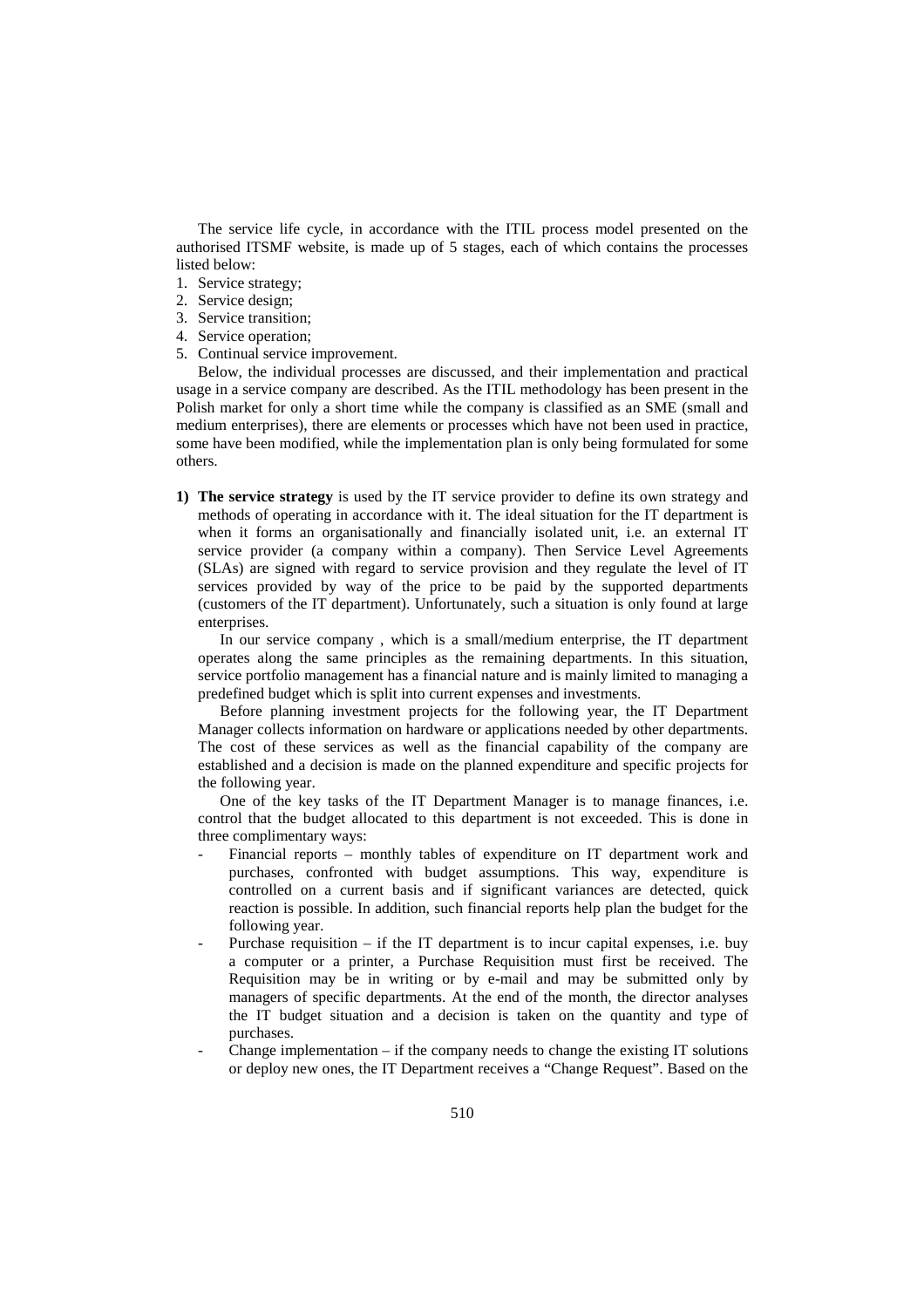assumptions and the description of the final product contained in the Request, the cost and the labour outlay is estimated, and then, together with the expected benefit, it forms the grounds for taking a decision on the legitimacy and the date of implementing the project.

**2) Service design** consists not just in designing new services, but also in modifying existing ones. In this process, the level of provided services should be defined, described in detail as well as approved by both the service provider and the buyer. An agreement, written or verbal, should detail the type of services, their quality, availability, downtime, and give a usability warranty. Obviously such agreements are rarely used at smaller companies, so they can be replaced with a Service Catalogue, which also serves as a single, coherent source of information on the services provided. This requires specifically defining all the services provided by the IT department and their related processes, splitting them into business and technical categories and determining the required support the IT staff provide for them. This is a very useful tool for people working for this department, as it clearly tells them what their duties are. They can thus avoid many misunderstandings with other staff, who frequently ask IT specialists for help in using software like MS Excel or fixing office equipment like shredders, which has little to do with their real responsibilities.

When designing services, particular attention should be paid to information security. This process usually forms an element of the Security Management process within the whole organisation and also covers paper document handling, facility access control and telephone connections.

At the company discussed here, the Security Policy covers several areas:

- Network (technical) security mainly associated with using the Internet. To avoid possible intrusions from the network, antivirus software as well as security updates for the Windows environment or the MS Office software suite are applied. In addition, the company uses its own applications which continuously monitor Internet use by the employees and send notifications to the IT department when a threat appears.
- Information newsletters every employees is regularly informed, electronically or in writing, of the current security rules, changes to company security policy or rules of using all IT programs and the Internet. He/she then has to review such a notification and acknowledge that he/she agrees to it.
- Rights data access is secured in two ways. Firstly, only IT department staff can access the server room. In every instance, they must sign the guest list, fillingin their personal details, the entry and exit time. The second way consists in making data confidential. Obviously, only company employees have access to applications and information after an electronic account is first sets up on the appropriate server and approved by IT staff. There are specific level of access to documents, for example access for all employees, for employees of a given department or for department managers.
- In addition, there are three types of network folders: assigned to a department, e.g. Administration; specialised, topical, e.g. Contracts; and shared, i.e. generally accessible. Such folders are accessible to a limited number of users, and this access is based on read/write rights granted by the owner of the folder, usually the manager of the department from which the data stored in that folder originates.
- Defined controls these are predefined regular controls aimed at the regular verification of data security. Every IT department employee is assigned specific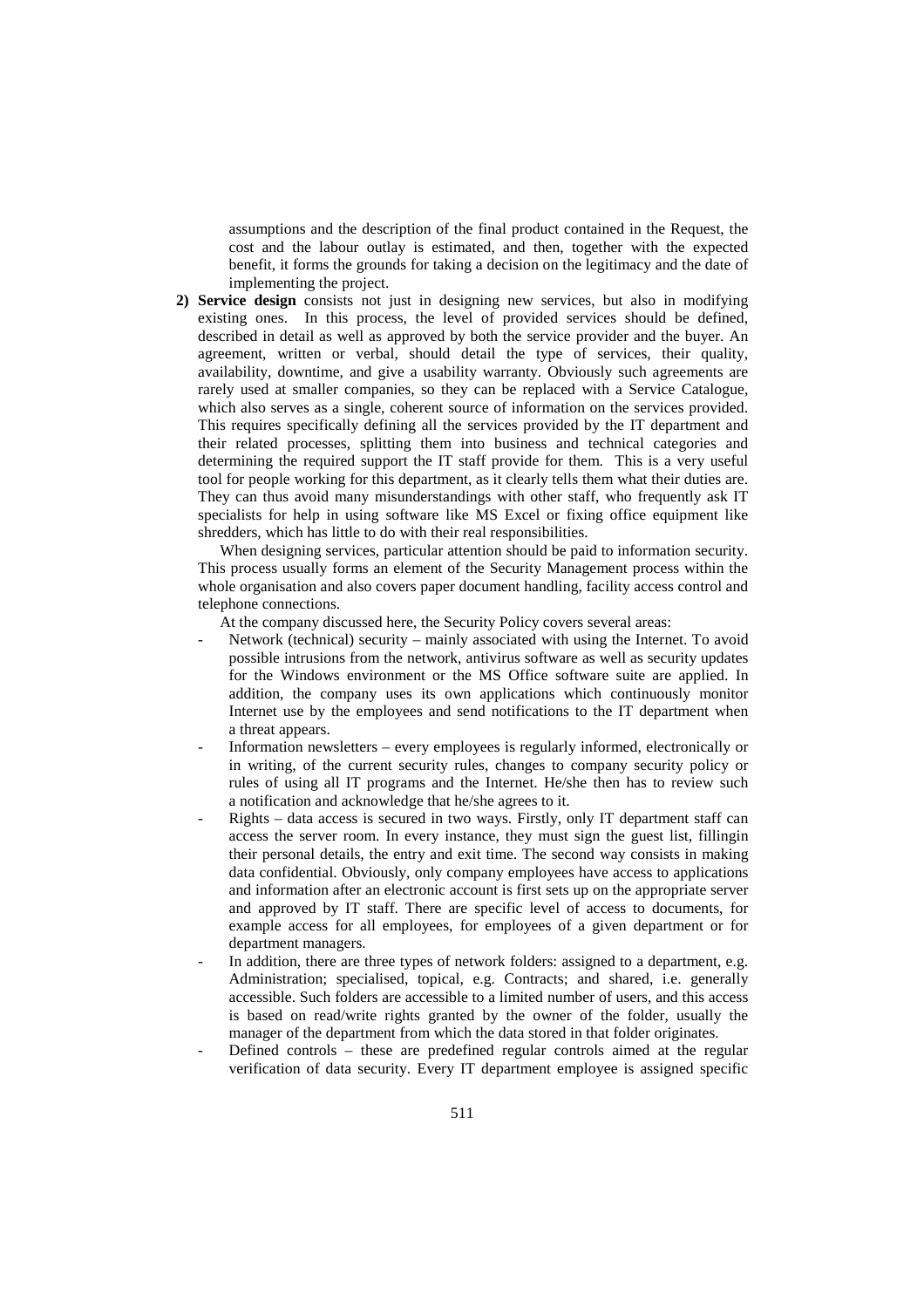controls of selected IT areas, and after completing them he/she executes a report and sends it to the manager.

- External Security Audit as the company is a member of a multinational corporation, the parent corporation board imposes guidelines about corporate operations, including data security, on the branches in various countries. Then, once a year, an external audit is carried out to check the level of data security, and if the adopted criteria are not met, it specifies what is to be improved or changed.
- $Recovery procedure this is to protect data from being lost as a result of a failure,$ a natural disaster or an attack from the Internet. Data from disk drives is archived and stored on external storage media kept outside company offices. Data is backed up at defined intervals. The frequency of those backups complies with the adopted corporate security policy which balances the cost of making and keeping the backups with the duration and scope of data recovery demanded by the business, which is one week in the case analysed here.

Data security is strictly connected with the continuity management of IT services. In case of a crisis, the company must have a plan of how to recover core business as soon as possible, including computers, systems, the network, applications, data warehouses, telecom hardware, the environment, technical support and the Service Desk.

Drawing up the IT service continuity plan consists of several stages:

- 1. Selecting scenarios determining events which may compromise company operations and for some of them, for example the most probable ones (a flood, a fire, an Internet attack), formulating an overall plan of recovering the company's operations.
- 2. Service list a list is drawn up of processes, services and applications which must be recovered for the company to be able to operate. Then, two parameters are established:
	- RTO (Recovery Time Objective) this is the time counted from the incident within which the service is to be recovered, e.g. within 24h or 48h;
	- RPO (Recovery Point Objective) specifies how much data (since when) should be recovered, i.e. how often the Backup Procedure is repeated. In practice this is equal to the range of data the company can afford to lose.
- 3. Plan the last step is to develop the procedure for recovering IT services and company operations. The plan should be divided into stages, e.g. the first 24h, 48h, 72h, 1 week, and it should defined which services will be recovered at subsequent stages, as well as what steps are to be taken for this purpose.
- 4. Control during the year, tests and simulations of executing ITSCM procedures should be run to check their practicability and to remedy possible errors.
- **3) Service transition** prepares the IT service provider to commission a new or a modified service and provide it in accordance with the SLA agreement. It includes planning all stages and coordinating resources required at those stages. As part of it, the risk of failure during activities associated with commissioning the service is identified, managed and controlled as well. A new service can be planned using a form containing some basic questions: Who is the author of the idea? What is the reason or business requirement for deploying the new service? What is its scope? Advantages and benefits of deploying it? The cost of creating, launching and operating it? Then a group of several people, preferably management staff, take a decision and if the new service is accepted, it is put on the Project List and transferred to the IT department, which deals with planning it and preparing for its deployment.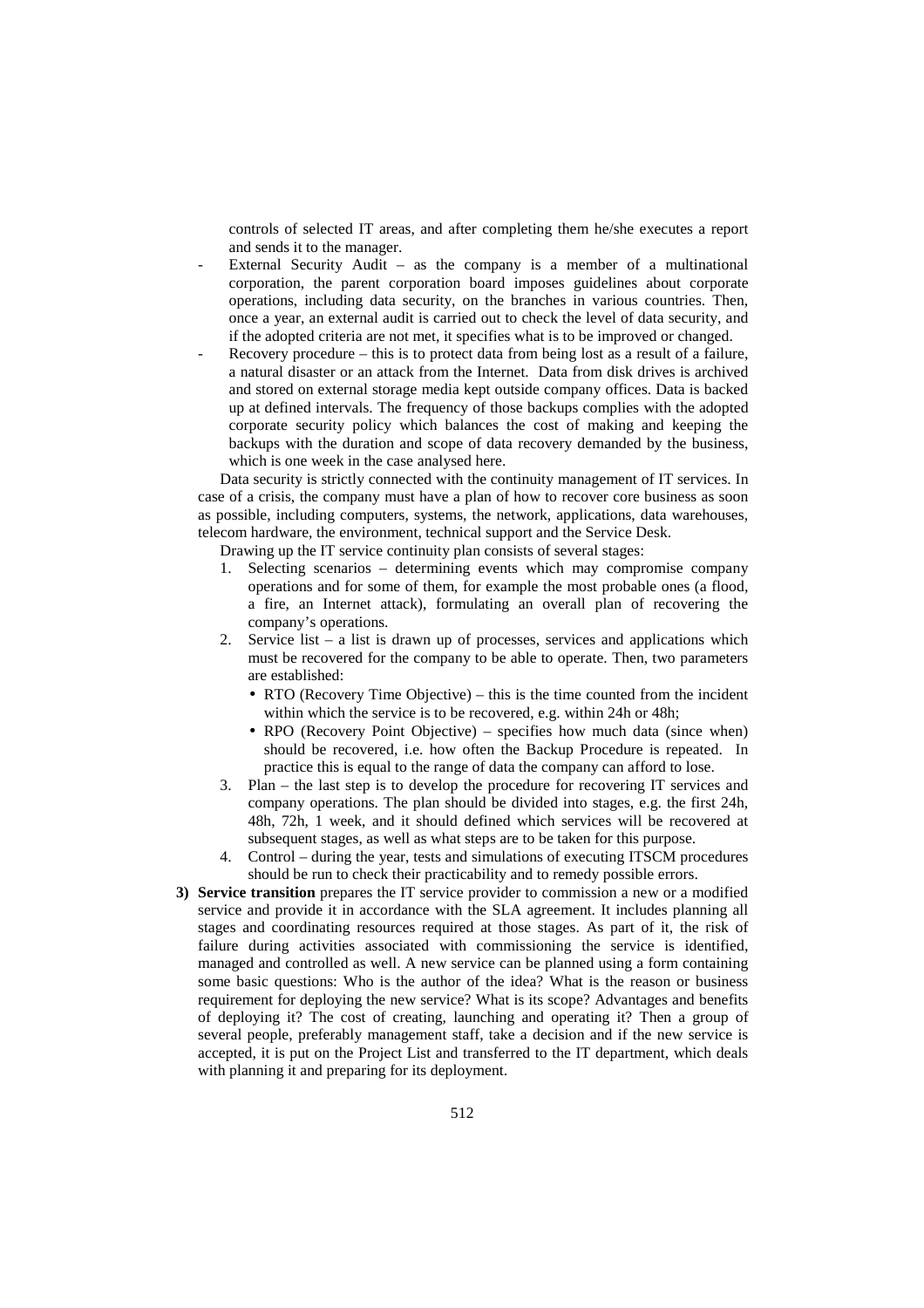After the launch of the new service is accepted, the next stage is change management. This consists in the detailed planning of launch stages so that after the service is launched its negative impact on the remaining applications is minimised and the company's core business is not interfered with. Changes can be divided into three types:

- Normal changes described above, requested e.g. using the form. These concern company development, i.e. launching large format services which gain the status of a Project, and whose planning and launch requires a lot of work.
- Standard, or preauthorised these are requested by authorised persons (usually department managers) and concern known and formalised procedures. Instances include the preparation of a work station for a new employee, setting up an e-mail account, granting access rights.
- Emergency analysed outside the queue and most frequently related to the work of the IT department, such as the risk of failure, a threat to network or server security.

Companies usually provide many different services for whose handling several or even over a dozen applications are used. In this situation, the Knowledge Management process is a useful tool. This tool is to improve the productivity of IT services by reducing the need to regain knowledge and assure that the appropriate persons have the appropriate knowledge at the right time to provide and support the services needed by the business.

In practice, the Knowledge Management process mainly boils down to recording tried and tested solutions in the form of procedures allowing IT department staff to quickly and efficiently deal with an incident or problem that has arisen, identify the request as a 'Known Error', install or configure a given application or system. All such instructions are recorded in shared files split by the area they concern or the type of application supported and are published on a server dedicated to IT department staff. As a result of such procedures, if a failure occurs, the step by step way of proceeding is known. An IT Knowledge Base thus compiled is supplemented with instructions from external service or software providers supplied in case problems appear.

Additionally, end users are provided, within a distinguished directory, with a set of user guides for individual systems or applications which every new employee has the duty to learn.

**4) Service operation** coordinates and executes actions necessary to provide the business with IT services at the agreed level. It is responsible for managing the IT systems and infrastructure used to provide and support services.

Processes supporting service operation in the production environment are as follows:

- *Incident management* acts as a fire-fighter to restore the IT service for the users as soon as possible, minimising the negative impact of the incident on the operation of business processes. An incident means any event which is not a part of the regular operation of the service and which causes or may cause an interruption in the provision of, or reduce the quality of the IT service (e.g. a printer failure, delays in delivering e-mails). Incidents are frequently detected by the Event Management process or are notified directly by users who contact the provider using the Service Desk function. Incident management quickly and effectively cures failure symptoms by using standard workarounds. The analysis of root causes of the failure and remedying them is the job of the Problem Management process.
- *Problem management* its purpose is to prevent incidents from happening and to minimise the impact of those that cannot be prevented. A problem means an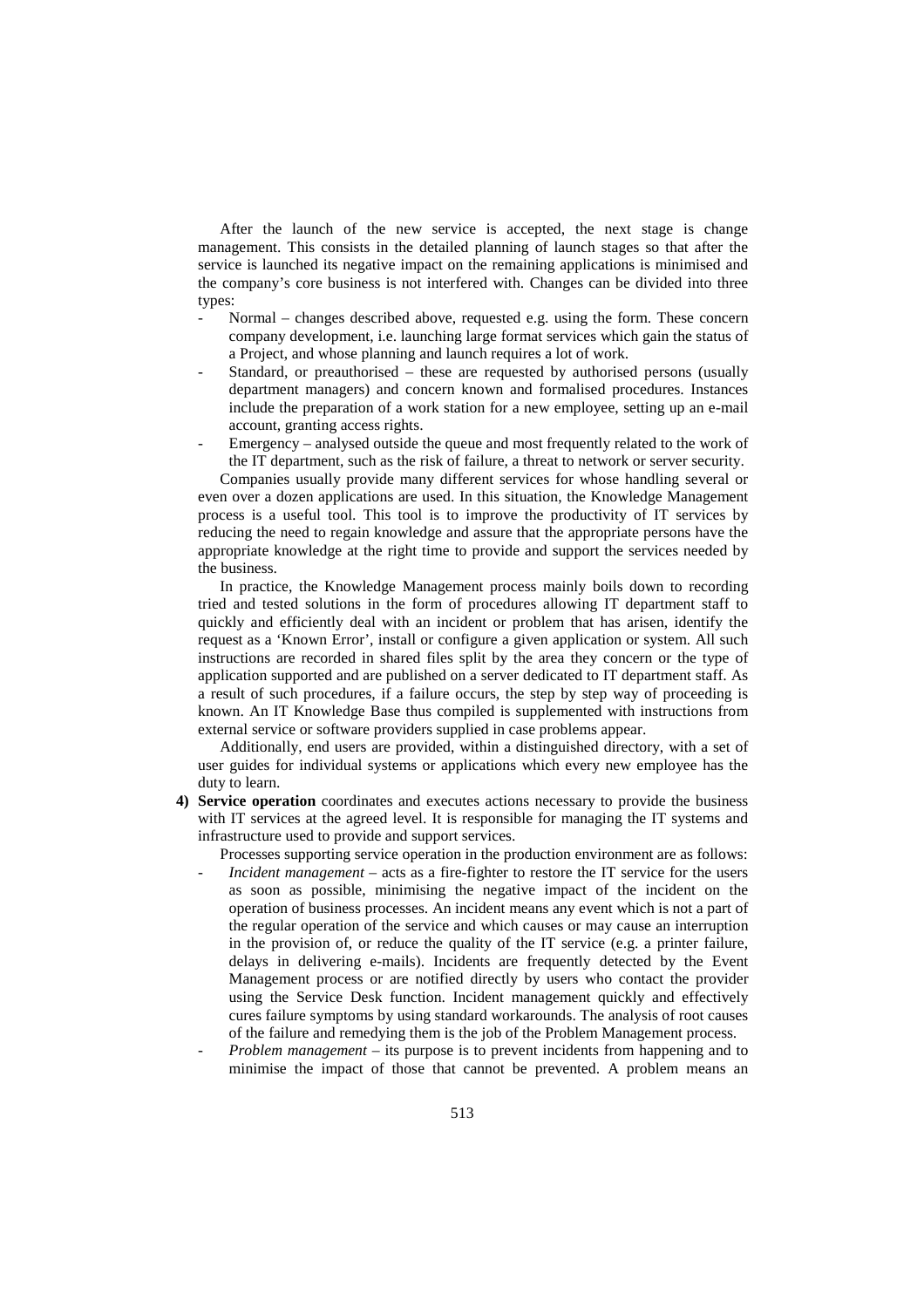incident or a group of incidents for which there is no ready solution and whose remedying requires analytical activities to be undertaken and/or a project to be implemented (e.g. a frequently occurring error in a given application, repeating erroneous invoice printouts). When it is impossible to remedy the notified incident immediately, it is reclassified as a 'Problem' and then subjected to a joint analysis by the IT department, which may result in: 1) finding a quick fix and implementing it; 2) finding a solution which, alas, requires a 'Change' (an order whose fulfilment requires changing a configuration, a procedure or another element of the IT infrastructure, for instance adding a new functionality to an application) or a 'Project' (a job which requires a complex approach, such as the analysis, execution, implementation and testing, for instance reconfiguring the telephone switchboard). Then its cost and labour requirement is determined, and the project may be accepted and added to the project list, or rejected, e.g. because the cost is too high and it is then classified as a 'Known Error'; 3) the problem cannot be solved, e.g. because the suitable technology is not available, so it is classified as a 'Known Error' straight away.

- *Request fulfilment*  allows users to request standard IT services and receive them, obtain information on the services provided and their maintenance procedures. In practice, requests mean all notifications of users which are not classified as incidents or problems, i.e. are not associated with failures. These may be enquiries about the provided services, procedures, orders and user complaints.
- *Event management* an event is understood as a change of the status that is material for managing configuration elements or IT services. It is not equivalent to monitoring, but is dependent on monitoring. Event management generates and detects notifications while monitoring checks the status of components, even if no event has occurred. In practice, events occur at a company in addition to incidents and problems. They may have the nature of a message or a notification and concern non-standard changes occurring in the IT structure which require reacting to and taking the appropriate steps. They are executed by special programs which continuously monitor the condition of the network, its configuration and components, or by a user. Two main types of events can be distinguished:
	- 1. Notifications from the antivirus system whose job is to completely secure servers and users' PCs both from malware and from attempted attacks from the network;
	- 2. Notifications from WSUS (Windows Server Update Services), which is a system of automatic updates that install necessary software on servers and users' PCs, both for security reasons and to improve application running.
- *Access right management*  allows authorised users to access IT services, data or other resources. This process comprises identity and rights verification, granting access to services, access recording and logging, deleting and changing rights when the status or role changes. The first step the company has taken to ensure security and prevent unauthorised access was to introduce physical restrictions. The data centre is a separate, air conditioned room housing servers, which only IT department staff can enter. The entrance is secured with a reader of access control passes which are registered to individuals, so it is precisely known who and when entered and left the room. The room is fitted with a special alarm system which texts a mobile phone in case of a break-in, flooding, a fire, excessive temperature,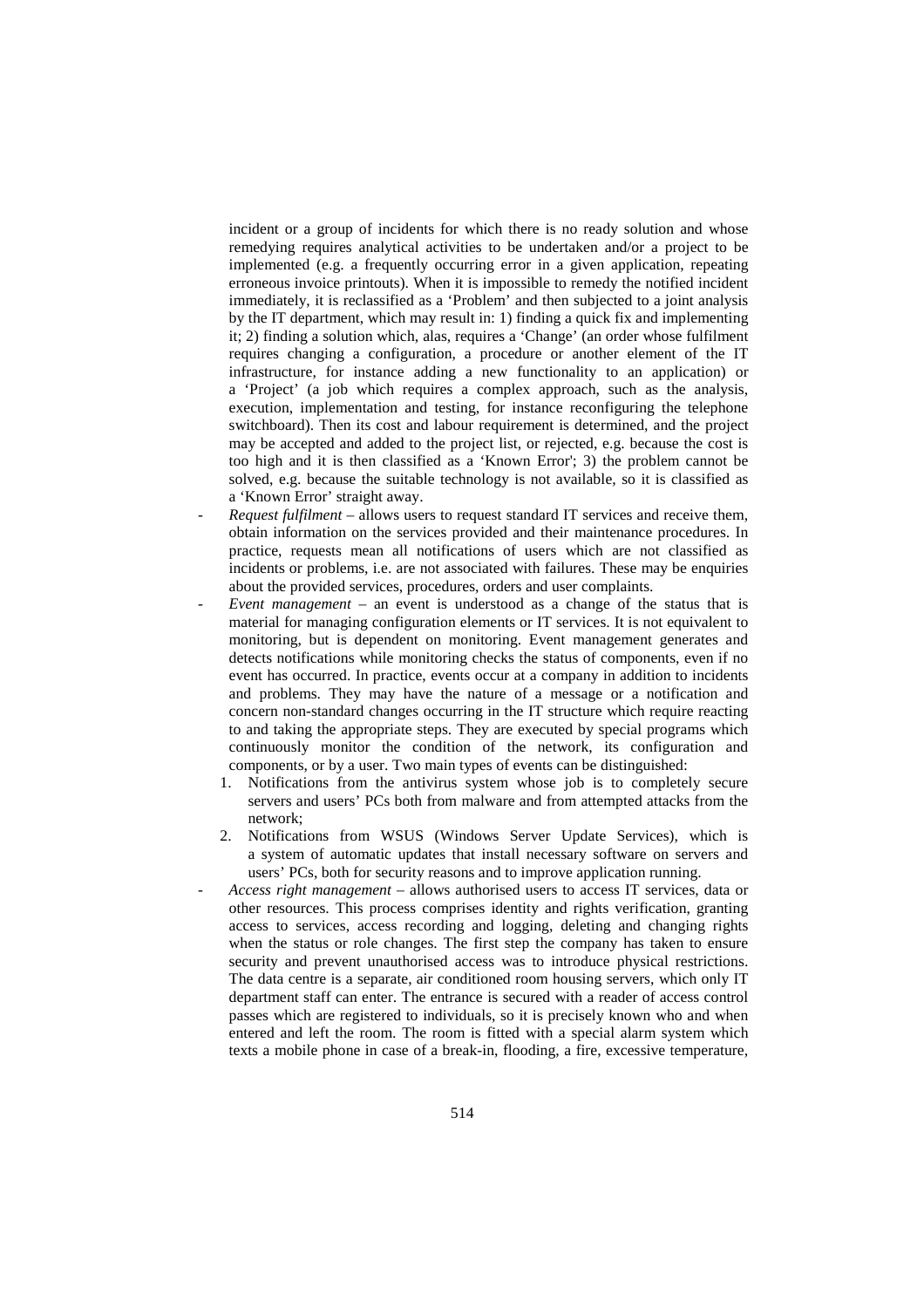a power failure (although there is an emergency backup system providing uninterrupted power supply for at least 40 minutes).

The management of access rights necessary to use the company system was split into several areas: access to the corporate network, access to network folders, access to business applications. For security reasons, it is not allowed to use a Wi-Fi network within the company premises while access to the local corporate network is only possible from within the offices, after a user account is created and linked with at least one group or department. Access to network folders is based on a folder list containing: folder content description, its purpose, physical location, people in charge (owner, administrator), set of users using the folder, information on access and limits. Folder owners must be department managers assigned to a given folder depending on the purpose or contents of the shared folder. There are two access levels possible: read or write. The request for creating access must be authorised and made by the owner of the folder. Access to applications is based on defined Application Sheets containing: the general operation description, persons in charge of the application (owner, administrator, experts), technical installation and configuration specifications, purchase and licence information, list of users with the history of access rights granted to them, a log of changes to application functionalities, a rights approval log. The list of rights is created independently for every application and rights are changed at the user level. The application owner is the manager of the department most concerned with the application due to its purpose or contents. Only he/she can order an account to be opened in the application. He/she is also responsible for granting rights, access changes, freezing or closing accounts.

**5) Continual service improvement** serves to evaluate and improve the quality of IT services, the general maturity within the service lifecycle and the related processes.

The objectives of Continuous Service Improvement are as follows:

- Review, analysis and recommendations of improvement opportunities at every stage of IT service provision;
- Control and analysis of results achieved:
- Identification and implementation of specific activities to raise the IT service quality as well as the productivity and effectiveness of service management processes;
- Improving the cost efficiency of delivering IT services with no deterioration in customer satisfaction;
- Ensuring the use of the appropriate quality management methods to support service improvement activities.

The greatest problem at a company is the use of an excessive number of applications which cause a lot of difficulties in the communication between departments, in integrating data between applications and in the management of IT services by IT support. Creating one coherent database for all programs used at the company and available to all employees should be the management's first step to raise productivity and improve the quality of services provided by the IT department. All applications would still be used for their basic functions, as the purchase and deployment of new ones would not represent cost-effective investment, but the information contained in them would be kept in a single database, so that it could be utilised in reports, analyses and projections.

What could be very helpful would be to apply a database consistent with the OLAP Cube, as very many requests to the IT department concern reports and executing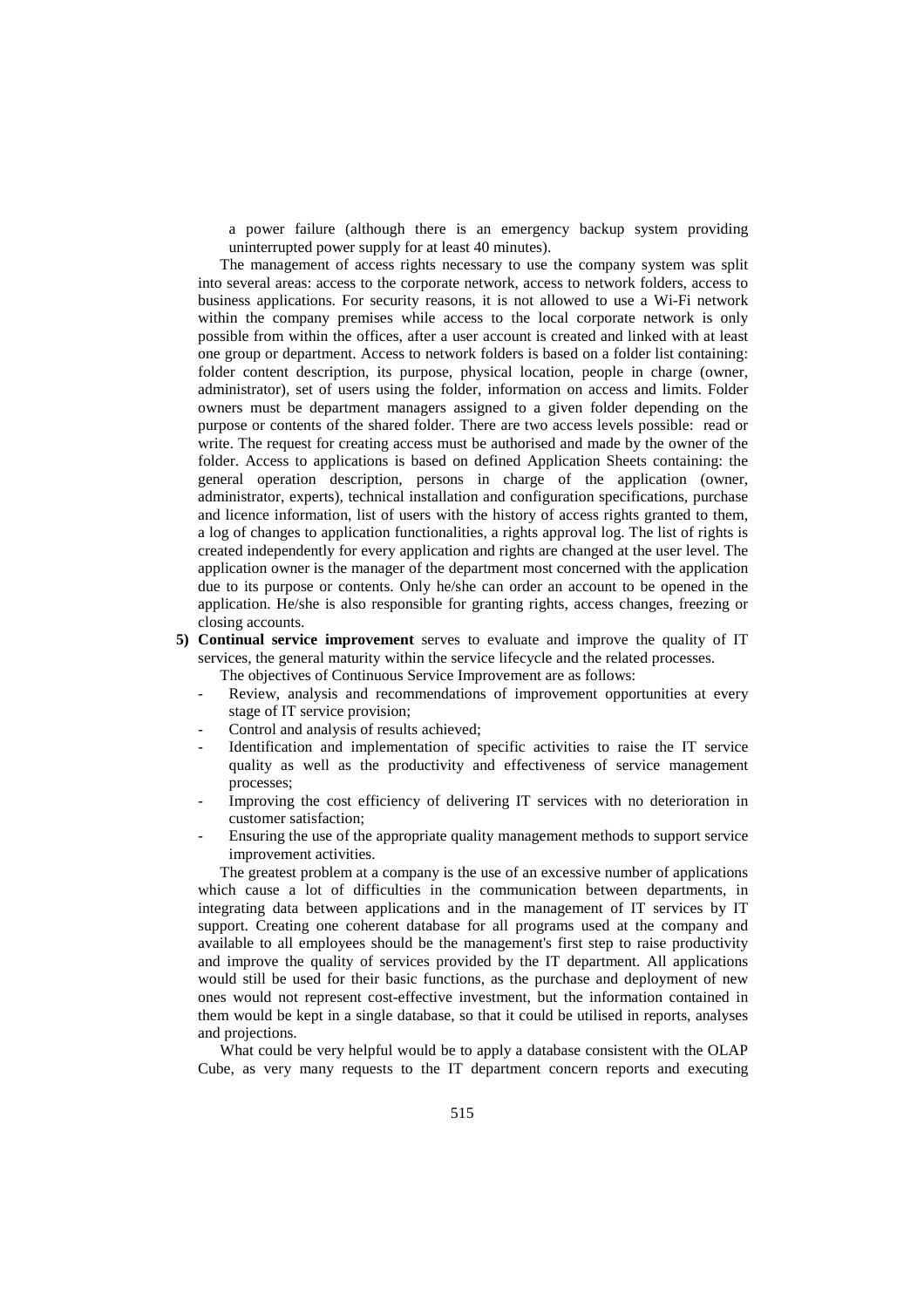analyses. The OLAP cube is a structure that stores data in a way resembling multidimensional spread sheets. It allows manipulating and analysing data from different perspectives (in various dimensions, e.g. financial figures can be analysed according to the service, price, time, city, type of income and cost). Obviously, rolling out such a complex database would initially cause a lot of problems to employees. It is probable, however, that in the longer term and after the appropriate training has been given, the use of a multi-dimensional, coherent database could bring down the number of requests concerning applications, as a result of which IT department staff could devote more of their time to, for instance, company development. In addition, the effectiveness and productivity of employees would rise as a result of improvements in the information exchange between departments or the execution of analyses or reports.

However, creating a multi-dimensional database would be just a single step solving only one current problem, whereas the more effective operation of the enterprise requires the continuous improvement of processes running in it and the constant improvement in the quality of services provided.

A good solution could be to start regular meetings of all department managers or of employees who have extensive knowledge of a given area or a lot of experience. This team would analyse processes running within the enterprise, think about the opportunities and ways of improving them, estimate the cost and the risk of introducing changes as well as set the directions and the priorities of innovative activities.

### **5. Final conclusions**

IT service management constitutes a set of interdependent processes which assure the quality of IT services provided to the rest of the organisation. Its main goals include:

- Providing IT services to the customer:
- Aligning IT services with the organisation's goal;
- Drawing up and managing cost-effective agreements for IT service provision.

Strategic IT applications consist in the information systems operated at the company, which directly contribute to gaining a competitive advantage on the market, and technological solutions supporting the formulation, implementation and modification of the strategy.

The ITIL methodology helps manage IT services. It consists of a set of documents containing guidelines on how to organise the processes of service provision by the IT.

The ITIL standard divides IT processes taking place within the enterprise into five areas:

- Service strategy;
- Service design;
- Service transition:
- Service operation;
- Continual service improvement.

The analysis of IT processes running within the enterprise in the light of the ITIL methodology allows the following benefits of using the ITIL to be distinguished:

- Aligning IT strategies and IT services provided with the organisation's goals and strategy;
- Using IT to raise the effectiveness and productivity of the organisation's operations as a result of automating repetitive tasks and processes and improving the communication and information exchange between departments and employees;